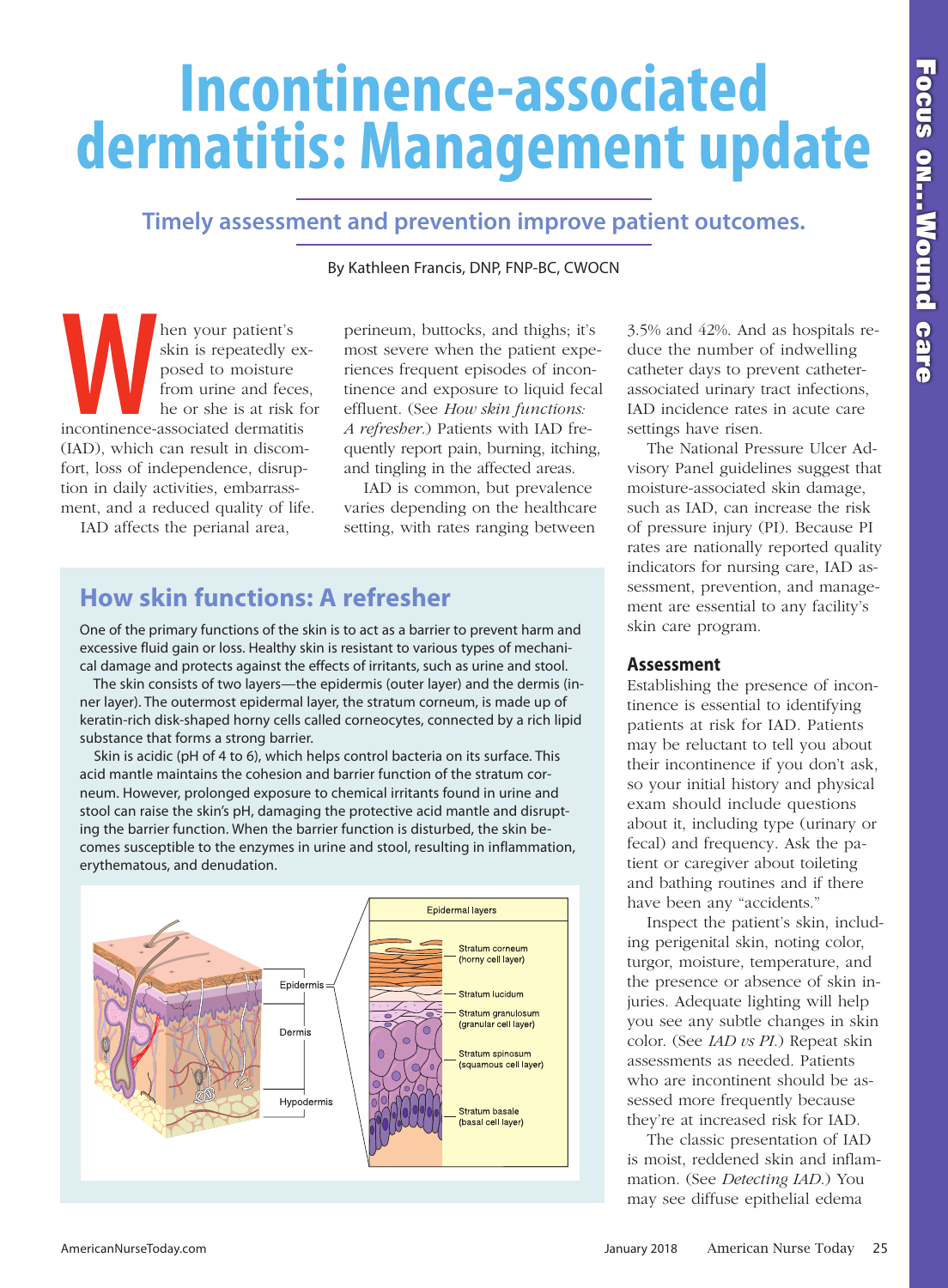**F**

and irregular borders with or without weeping and blistering. Satellite lesions are typically caused by secondary cutaneous candidiasis, which is associated with more severe cases of IAD. In patients with darker skin tones, redness may be more subtle and may appear as a discoloration when compared to the surrounding skin. Most patients will report a burning sensation with pain and pruritus in the area of discoloration.

# **Prevention**

Identifying the cause of incontinence can help determine appropriate interventions to limit episodes and protect the skin. For example, the patient with functional incontinence can identify the need to void or defecate but can't physically get to the bathroom without assistance. Implementing a plan to assist the patient can limit the episodes of incontinence. For a patient who has urinary incontinence caused by neurogenic bladder from a spinal cord injury, implementing a program with clean intermittent catheterization will limit episodes of urinary incontinence and prevent nephritis. In both of these examples, placing the patient in an incontinence brief won't limit the episodes of incontinence and will expose the skin to unnecessary moisture.

# **IAD vs. PI**

Often, sacral and buttock lesions associated with incontinence-associated dermatitis (IAD) are mistaken for pressure injuries (PIs). However, most PIs are located on or over a boney prominence. They're caused by prolonged pressure or the patient's inability to change position. If the patient is ambulatory and without sensory deficits, chances are redness on the sacrum isn't related to prolonged pressure.

# **Toileting**

Structured toileting programs, when appropriate, can significantly reduce the patient's exposure to moisture. External devices to contain urinary or fecal incontinence, such as pouches and condom catheters, can be used based on individual patient needs. Indwelling urinary or fecal catheters should be an option of last resort because they make the patient more vulnerable to infection.

## **Absorbent products**

Using absorbent products in combination with frequent garment changing will help keep skin dry and prevent fungal dermatitis. Absorbent incontinence products, such as pads or briefs worn by the patient and pads placed on the bed or chair,

# **Detecting IAD**

Most patients with incontinence-associated dermatitis (IAD) have red, irritated, and inflamed skin.



*IAD on the back of the upper thighs. Note the irregular borders and irregularly shaped denuded skin.*



*IAD with intertrigo in the skin fold. Note the darkened border, which may be a sign of chronic moisture injury.*

quickly wick moisture away from the skin to reduce IAD risk.

To avoid fungal dermatitis that can occur from occlusion of the perineal area in bed-bound patients in the acute care setting, body-worn briefs should be limited to ambulatory patients or those who use a wheelchair or are chair-bound. Absorbent incontinence pads allow for effective dissipation of moisture from the perineal area in bedbound patients.

Patient preference and need also may play a role in product choice. For example, some hospitalized patients may prefer body-worn briefs to maintain their dignity. Although many absorbent products provide improved fluid handling and incorporate a breathable outer liner, the benefit of generalized use in acute care hasn't been established.

# **Skin care**

Skin care to prevent IAD includes three steps.

- 1. Gently clean the skin with a soft cloth and a no-rinse cleansing product that contains surfactants to loosen irritants. Avoid products that require rinsing and drying the skin with a towel. Choose a soft cloth to limit friction damage to the area and a cleanser with a pH range consistent with the skin's acid mantle.
- 2. After cleaning the skin, apply moisturizer to replenish intracellular lipids and maintain the skin's moisture barrier function.
- 3. Apply a moisture barrier ointment to protect the skin from effluent. These ointments may contain petroleum, dimethicone, or zinc oxide.

Another option is an all-in-one soft cloth that contains a cleanser, moisturizer, and barrier. Some evidence supports the use of all-inone products because they're easier to use and ensure all three steps are routinely implemented.

# **Management**

In addition to prevention and skin care, other treatments include antifungal barrier ointments or powders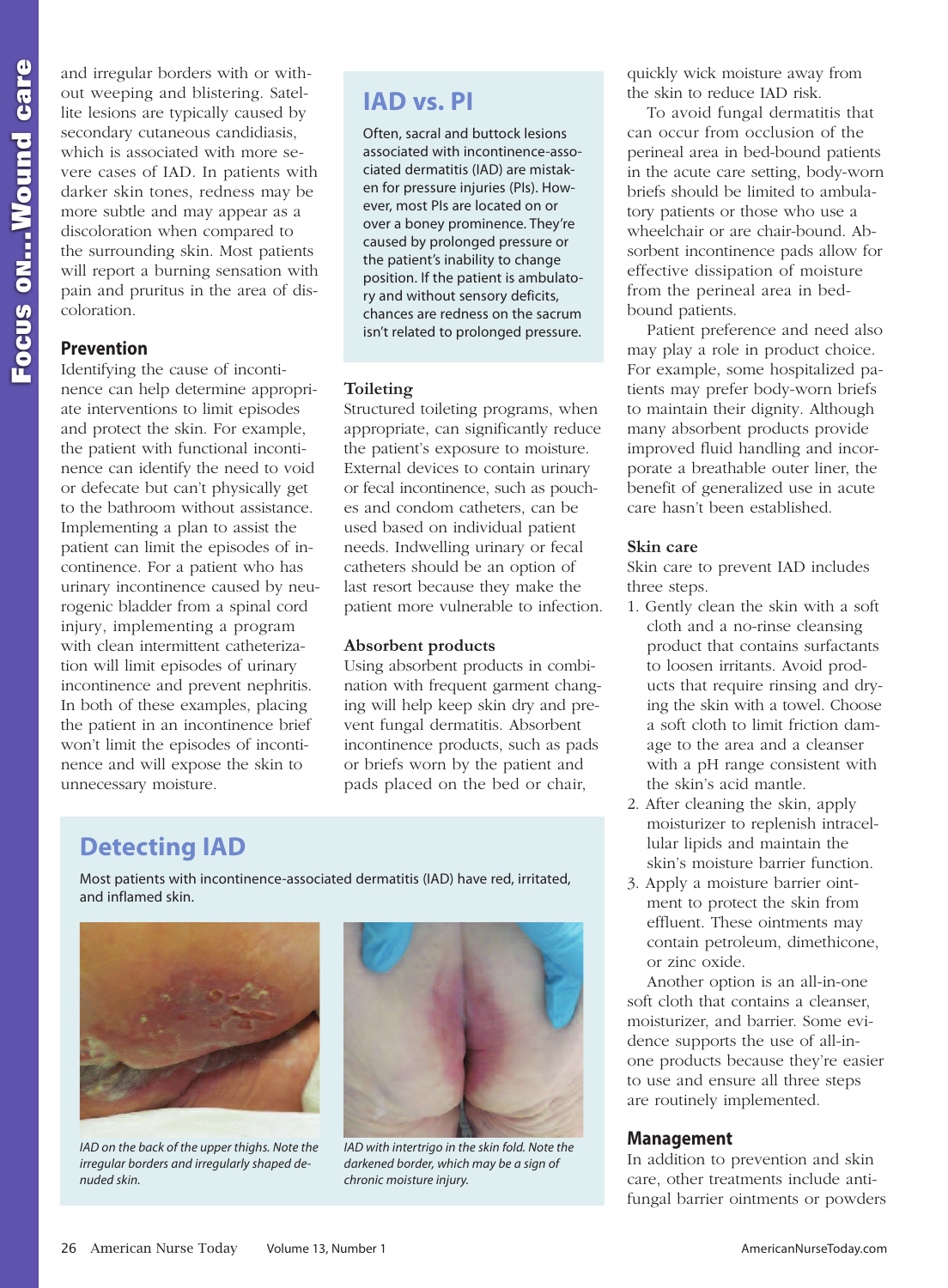# **IAD topical treatment algorithm**



for treating candidiasis or cutaneous fungal rash. Reserve antifungal therapies for patients with fungal dermatitis; don't use them for uncomplicated IAD.

Topical steroids and antimicrobials should not be used regularly. Topical steroids can mute the symptoms of IAD and fungal dermatitis, but they don't treat the underlying cause. Reserve their use for dermatologic skin conditions, such as atopic dermatitis. Antimicrobials, which can reduce healthy skin flora and increase the risk of dermatologic infection, are appropriate only if the patient presents with a skin infection. For severe cases of fungal incontinence dermatitis, a combination product, such as nystatin-triamcinolone, can be considered.

For complicated cases of IAD that don't respond to treatment within 2 weeks, refer the patient to a wound specialist, such as a wound

ostomy continence nurse or a dermatologist. (See *IAD topical treatment algorithm*.)

## **Timely care**

Nurses play an important role in promoting healthy skin and reducing injury. Skin care of patients with IAD requires timely assessment, prevention, and management, as well as knowledge of the interventions and products that can help ensure skin integrity.

#### **Kathleen Francis is the wound ostomycontinence team coordinatorat Maimonides MedicalCenter in Brooklyn, New York.**

#### **Selected references**

Corcoran E, Woodward S. Incontinence-associated dermatitis in the elderly: Treatment options. *Br J Nurs*. 2013;22(8):450-7.

Doughty DB, McNichol LL. General concepts related to skin and soft tissue injury caused by mechanical factors. In *Wound, Ostomy and Continence Nurses Society Core Curricu-* *lum: Wound Management*. Philadelphia, PA: Wolters Kluwer; 2016; 273-9.

Doughty D, Junkin J, Kurz P, et. al. Incontinence-associated dermatitis: Consensus statements, evidence-based guidelines for preventions and treatment, and current challenges. *J Wound Ostomy Continence Nurs*. 2012;39(3):303-15.

Gray M, Beeckman D, Bliss DZ, et al. Incontinence-associated dermatitis: A comprehensive review and update. *J Wound Ostomy Continence Nurs*. 2012;39(1):61-74.

Mufti A, Ayello EA, Sibbald RG. Anatomy and physiology of the skin. In Doughty DB, McNichol LL, Eds. *Wound, Ostomy and Continence Nurses Society™ Core Curriculum: Wound Management*. Philadelphia, PA: Wolters Kluwer; 2016; 3-23.

Nazarko L. Use of continence pads to manage urinary incontinence in older people. *Br J Community Nurs*. 2015;20(8):378, 380, 382-4.

Rippon M, Colegrave M, Ousey K. Incontinence-associated dermatitis: Reducing adverse events. *Br J Nurs*. 2016;25(18):1016-21.

Woo KY, Beekman D, Chakravarthy D. Management of moisture-associated skin damage: A scoping review. *Adv Skin Wound Care*. 2017;30(11):494-501.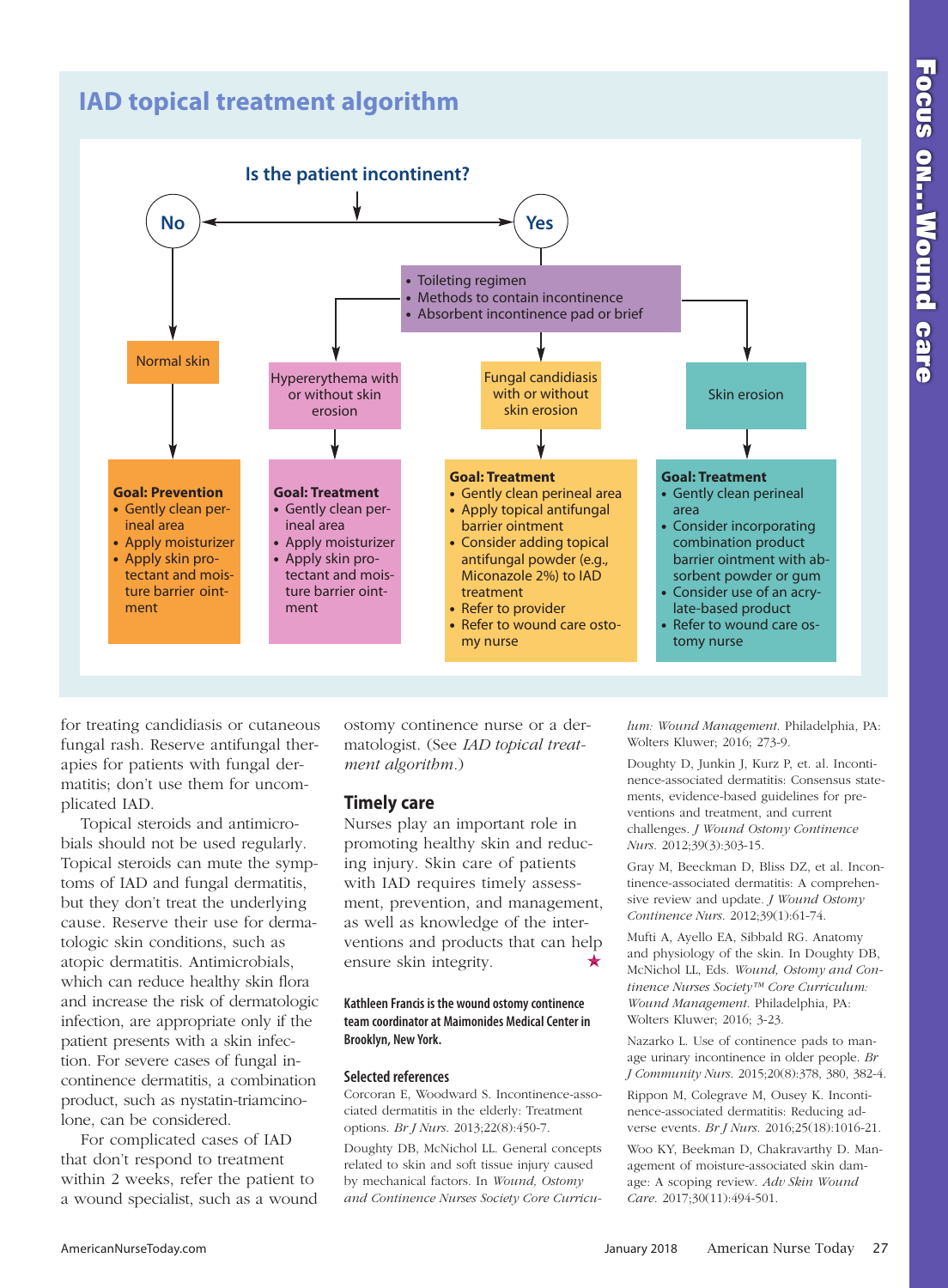

# **Transitioning wound care patients to post-acute care**

# **Setting goals and meeting needs.**

By Armi S. Earlam, DNP, MPA, BSN, RN, CWOCN; Lisa Woods, MSN, RN-BC, CWOCN; and Kari Lind, BSN, RN

**D**<br>home hea ischarge to post-acute care settings such as rehabilitation and skilled nursing facilities, longterm care hospitals, and home health depends on the patient's overall health. Other factors that must be considered include the patient's cognitive and functional status; the home environment; family or caregiver support; access to services, medications, and transportation; and follow-up care. In this article, we'll focus on the needs of wound care patients who are transitioning to post-acute care.

# **Elements of a wound care discharge plan**

When discharging a patient who needs wound care, acute-care clinicians (wound care nurse, discharging nurse, and case manager) should evaluate the comprehensive wound care plan, asking questions related to the goals of care, discharge setting, care provider, products and resources, patient factors that influence wound healing, and follow-up care.

## **What are the care goals?**

Depending on the patient's situation, the three goals of wound care are healing, maintenance, and comfort. If the goal is wound healing, treatment should focus on wound granulation and eventual closure. However, if the wound is unlikely to heal (for example, an elderly patient with arterial wounds who is too frail for a vascular intervention), the goal is to keep the wound clean, stable, and free of infection.

For patients receiving end-of-life care, comfort is the goal. Treatment includes dressings that are changed less frequently, cause less pain, adequately absorb drainage, and control foul odor.

Keep in mind that goals may overlap and evolve, so the wound care plan should be modified as necessary.

## **Where will the patient go?**

Wound severity and complexity may affect the choice of post-acute care setting. For example, a patient with multiple wounds requiring either negative pressure wound therapy (NPWT) or twice-daily dressing changes may be best placed in a long-term care hospital. On the other hand, someone who needs once-daily wound packing can be managed at home if the patient or family can perform dressing changes between home health nurse visits.

Additional considerations include clinician time needed to perform wound care and equipment availability. Some post-acute care settings may not have the resources for frequent dressing changes or clinician visits. The discharging facility must establish that the necessary equipment and clinical personnel are available.

# **Who will perform wound care?**

Clinicians need to assess whether